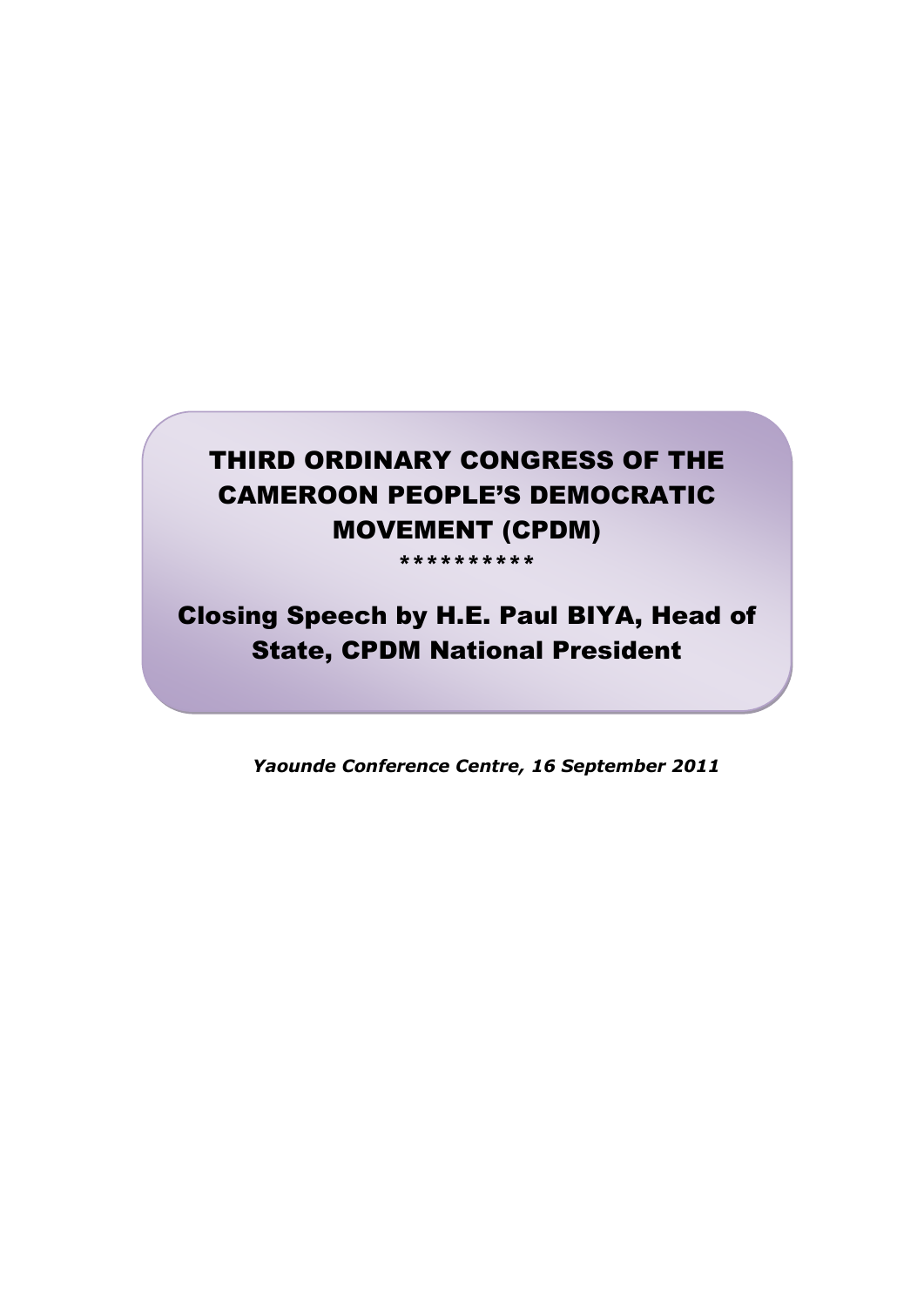#### **My dear comrades from Ndian Division,**

Thank you for your kind homage. Let me tell you that Bakassi is our soil today and will remain our soil forever.

Thank you very much.

#### **Excellencies, Ladies and Gentlemen, Dear Comrades,**

We are coming to the end of the proceedings of the Third Ordinary Congress of our Party.

I want to thank you for unanimously - minus one vote, re-electing me to the helm of our great National Party. I am deeply moved and honoured by this trust; I will not fail you.

The spirit of dialogue that prevailed throughout the proceedings enabled the frank and enriching exchange of ideas on the major challenges facing our country.

This was a good example of tolerance, openness and democracy.

May I take this opportunity to congratulate the Congress Bureau on the smooth conduct of the proceedings and Committee Members for their recommendations.

I want also to congratulate the statutory delegates for their ardent militancy and enthusiasm.

#### **Dear Comrades,**

Like I said in my opening speech, our "greater ambitions" will become "great accomplishments".

These "great accomplishments" call for a "fresh impetus" that will enable us to transform Cameroon and of which our party should serve as a catalyst.

For us, CPDM militants, this fresh impetus is reflected in:

**-** the opening up of our organs to more youths and women;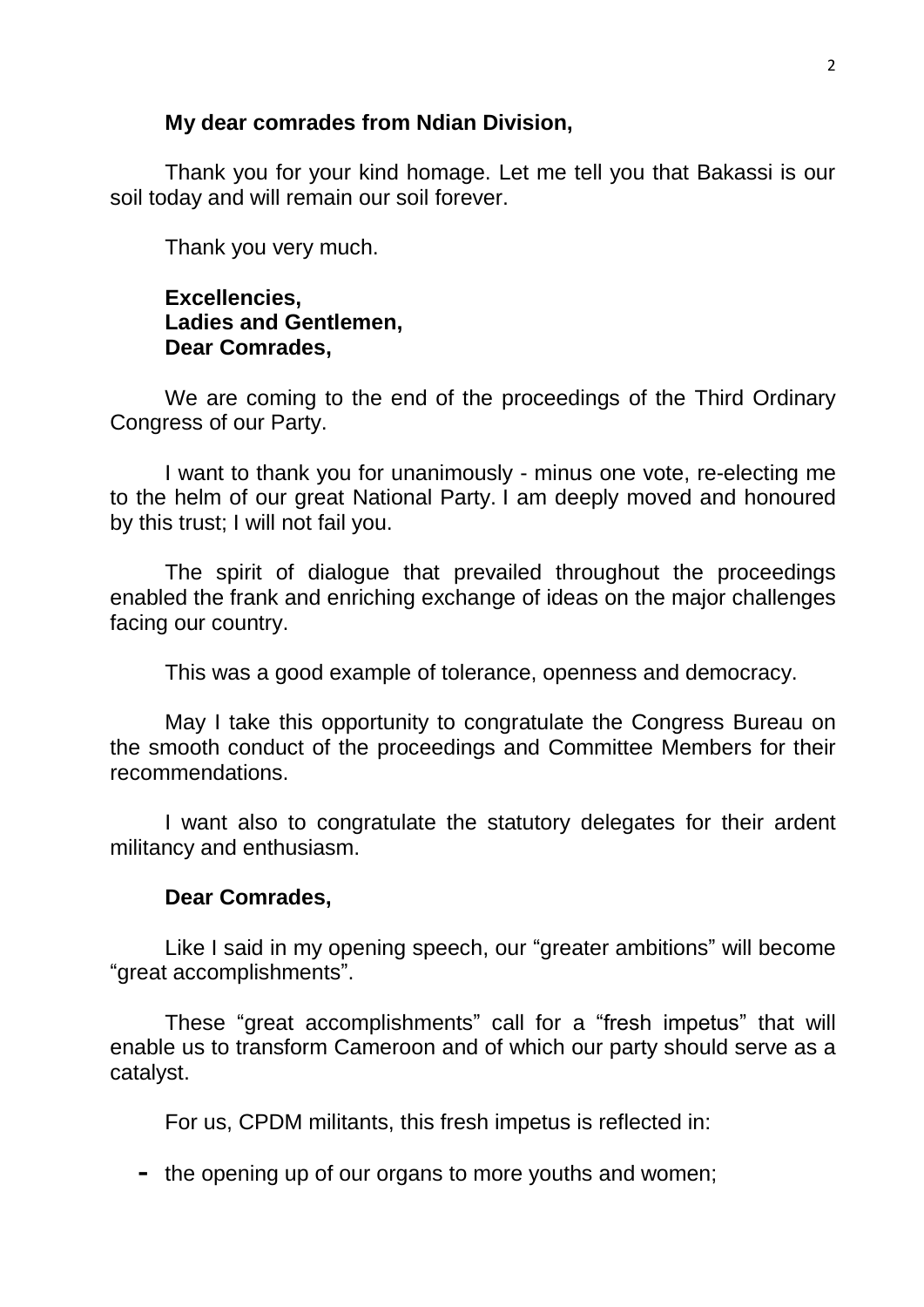- **-** the development of the spirit of initiative and creativity;
- **-** the recognition of hard work and merit;
- **-** the adoption of a new, more modern, dedicated and responsible frame of mind.

Armed with this fresh impetus, you should, as from tomorrow, **convince** voters on the ground about the merit of our policy, the soundness of our ideas and the relevance of our views.

Indeed, is it possible to hesitate as to which to choose?

Peace or adventure? Stability or uncertainty? Order or chaos?

Is it conceivable that our achievements, progress and future projects risk being challenged?

You have the enthusiasm, you have the will, you have the energy, ... You now have to convince.

Convince to win the forthcoming election and above all convince to win with an overwhelming majority and thus enable us to fully implement our policy, transform our country, become an emerging country and hence improve the living standard of our people.

This concerns the future of our country and I know I can count on you!

However, beyond this election, other major tasks lie ahead of us. Through this "fresh impetus", you must now prepare to win tomorrow's victories, the victories of our future.

To that end, we are and we must remain the leading party in Cameroon.

#### **Dear Comrades,**

In conclusion, I would, at this juncture, like to very sincerely thank our grassroots militants, wherever they are, for their devotion and the excellent work they are doing on the ground at the service of our common ideal.